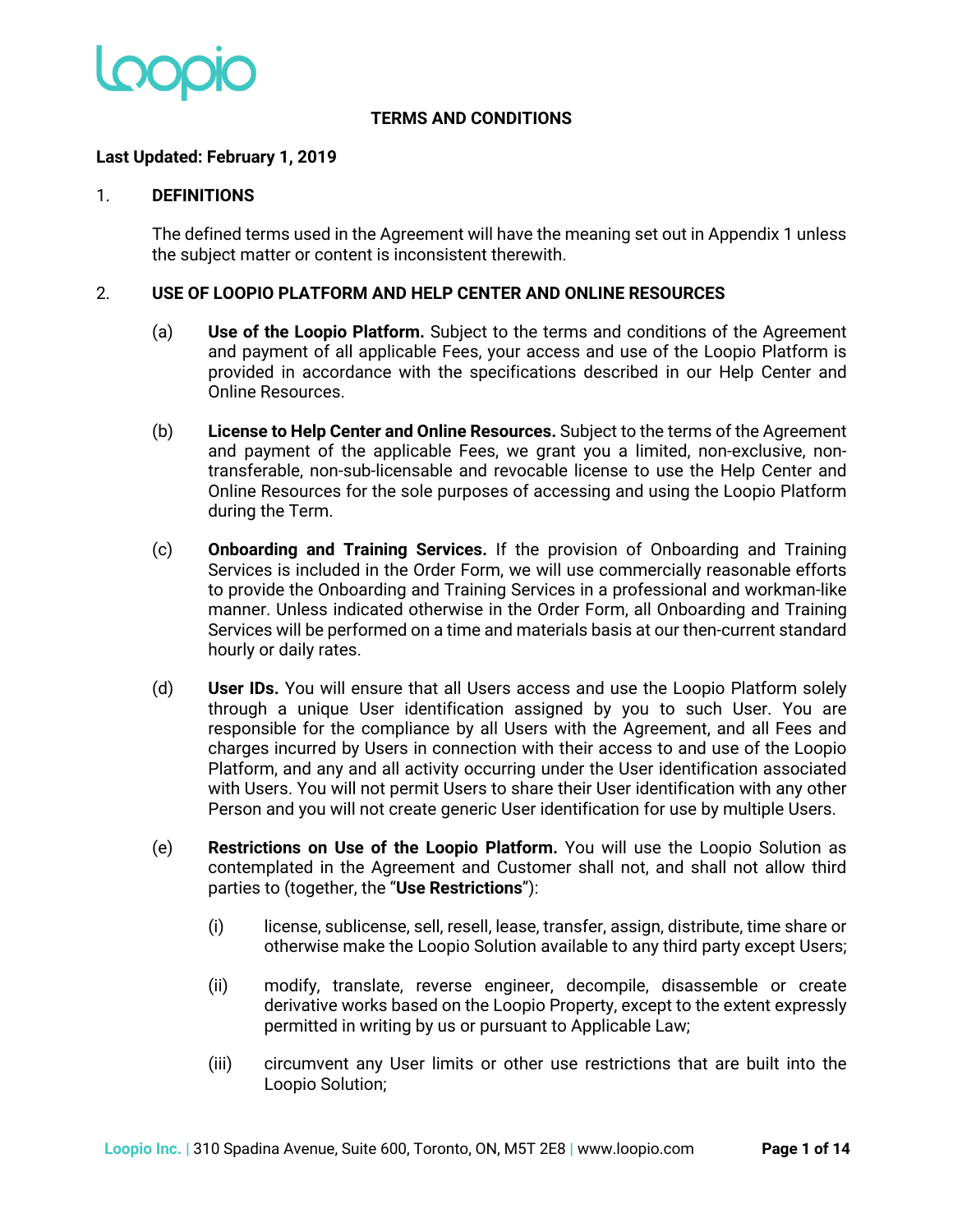- (iv) cause interference with the Loopio Platform's network operations, attempt to bypass our network or security controls, or otherwise re-arrange, disconnect, disable, remove, repair or otherwise interfere with any parts of the Loopio Solution or the receipt of services by our other customers;
- (v) use any type of spider, virus, worm, trojan-horse, time bomb or any other codes or instructions that are designed to distort, delete, damage or disassemble the technology underlying the Loopio Platform;
- (vi) use, or permit the use of, the Loopio Solution in a manner contrary to Applicable Law or that infringes, violates or misappropriates the rights of any third parties, including the privacy rights or intellectual property rights of such third parties;
- (vii) send any unsolicited commercial communications prohibited by Applicable Law;
- (viii) store or process Personal Information characterized as sensitive information under applicable Privacy Laws, including any health information, social insurance, social security or credit card numbers;
- (ix) use the Loopio Solution in order to build a competitive solution or service;
- (x) access (or attempt to access) any of the Loopio Solution by any means other than through the User ID that is provided by Loopio;
- (xi) access the Loopio Solution if you are a competitor of ours; or
- (xii) remove any proprietary notices, labels, or marks from the Loopio Solution.
- (f) **Notification.** You will notify us if you become aware of a breach of the restrictions on the use of the Loopio Platform in the Agreement, including the Use Restrictions.
- (g) **Suspension Rights to Address Issues or for Violation of the Agreement.** Without limiting our rights and remedies under the Agreement, we, at our discretion, may suspend your access to the Loopio Platform: (i) to address technical, security or other emergency issues; or (ii) if we believe you have violated any provision of the Agreement, including the Use Restrictions. In such circumstances, we will use commercially reasonable efforts to notify you of the reasons for suspension as soon as practicable, but may not be able to do so at the time of suspension if the reason for the suspension is to address an emergency issue, but we will notify you promptly thereafter. In the circumstances described in clause (i), upon the resolution of the emergency issue, we will promptly reinstate your access to the Loopio Platform. We will not be responsible to you for any damages or be obligated to repay any fees to you that may result arising from a suspension in accordance with this Section  $2(q)$ .

# 3. **PRIVACY**

(a) **Access to your User Account Information.** During the course of making available the Loopio Platform to you we may host, disclose, collect, store and use Personal Information of your authorized users granted access by you to the Loopio Solution (each, a "**User**") in accordance with our Privacy Policy, including: (i) if required by Applicable Law or any Governmental or Regulatory Authority; or (ii) if necessary to

**Loopio Inc. |** 310 Spadina Avenue, Suite 600, Toronto, ON, M5T 2E8 **|** www.loopio.com **Page 2 of 14**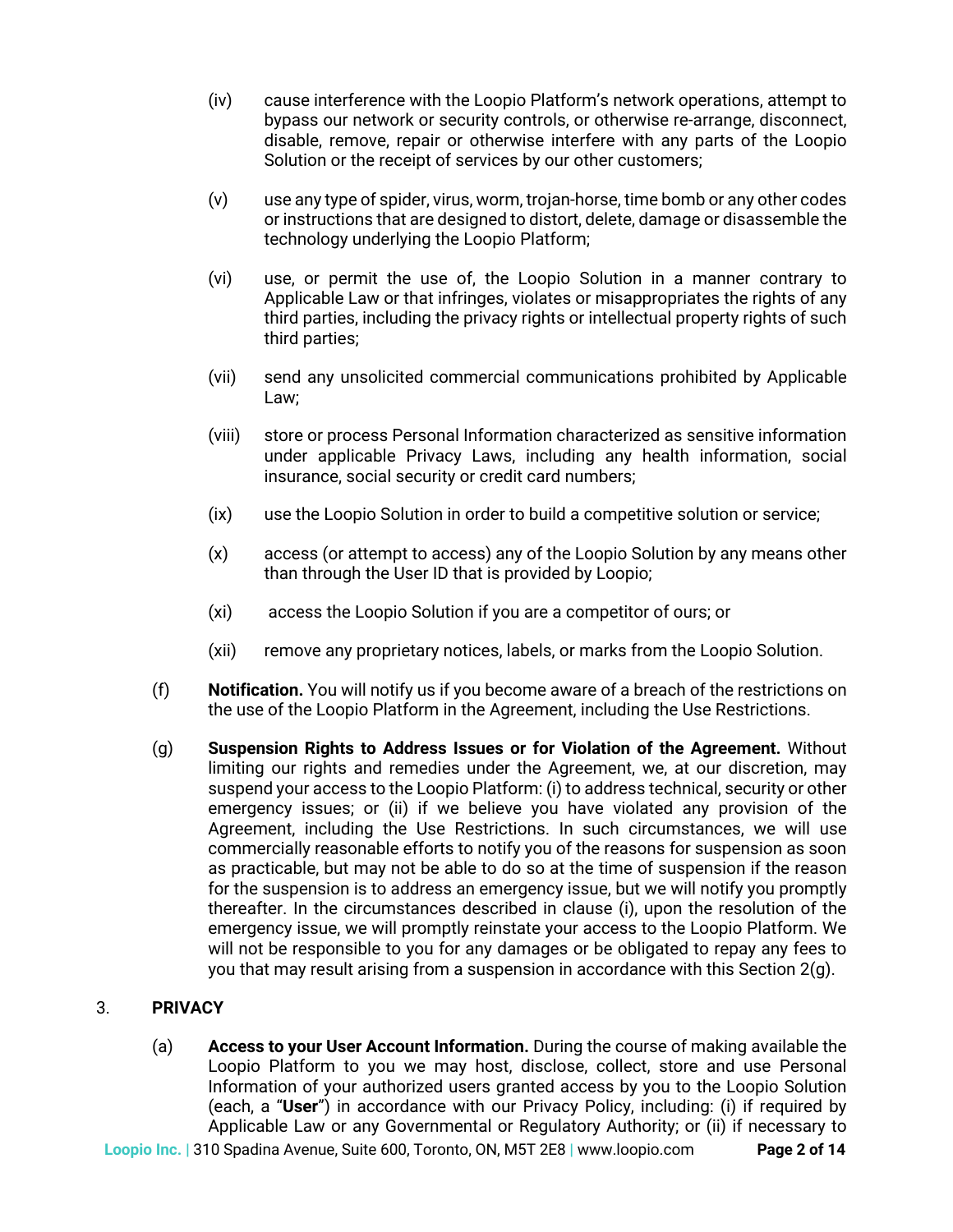perform our obligations or to exercise our rights under the Agreement, including to monitor usage by your Users, and detect, investigate or prevent any actual or potential violation of the Agreement, including the Use Restrictions.

- (b) **Personal Information.** The primary purpose of the Loopio Platform is not to host, process or store Personal Information of third parties uploaded by you, and we do not actively access, monitor, process or amend such Personal Information except to the extent requested by you in connection with our performance of the User Support Services or as an incidental part of the automated processing performed by the Loopio Platform. To the extent that you upload such Personal Information you are responsible for ensuring that your use of the Loopio Platform and provision of such Personal Information is in compliance with all applicable Privacy Laws and that you have provided all necessary notice, obtained all necessary consents, and otherwise have all authority to provide such Personal Information to Loopio for the purposes of this Agreement.
- (c) **Privacy Policy.** Customer understands that any Personal Information will be treated in accordance with Loopio's Privacy Policy, the then-current version is accessible via https://www.loopio.com/privacy (the "**Privacy Policy**"). We reserve the right to update the Privacy Policy and an up-to-date version of our then current Privacy Policy will be made accessible via the Website. We will provide you with notice of any material changes by sending an email to the contract address in the Order Form or through the Loopio Platform.
- (d) In the course of rendering the Services, Loopio shall:
	- (i) only use Personal Information for the purposes of rendering the Loopio Solution in accordance with the Agreement and as otherwise instructed by Customer in writing from time to time;
	- (ii) not disclose any Personal Information to any third party without the prior written consent of Customer;
	- (iii) where any disclosure or transfer of Personal Information is required by law, promptly notify Customer in writing before complying with any such requirement for disclosure (except where legally prohibited to do so);
	- (iv) limit access to Personal Information only to those employees and subprocessors who need to have access to the Personal Information for the purposes providing the Loopio Solution;
	- (v) notify Customer in writing immediately upon Loopio becoming aware of, or suspecting, any loss, theft, damage or unauthorized or unlawful access or processing, and comply with all instructions of Customer in connection therewith;
	- (vi) provide Customer (or its representatives) with access to the records, facilities and premises of Loopio for the purposes of auditing, inspecting, examining and otherwise verifying Loopio's compliance with this Section 3; and
	- (vii) enter into a written agreement with each subcontractor or third party that has access to Personal Information that imposes obligations on the sub-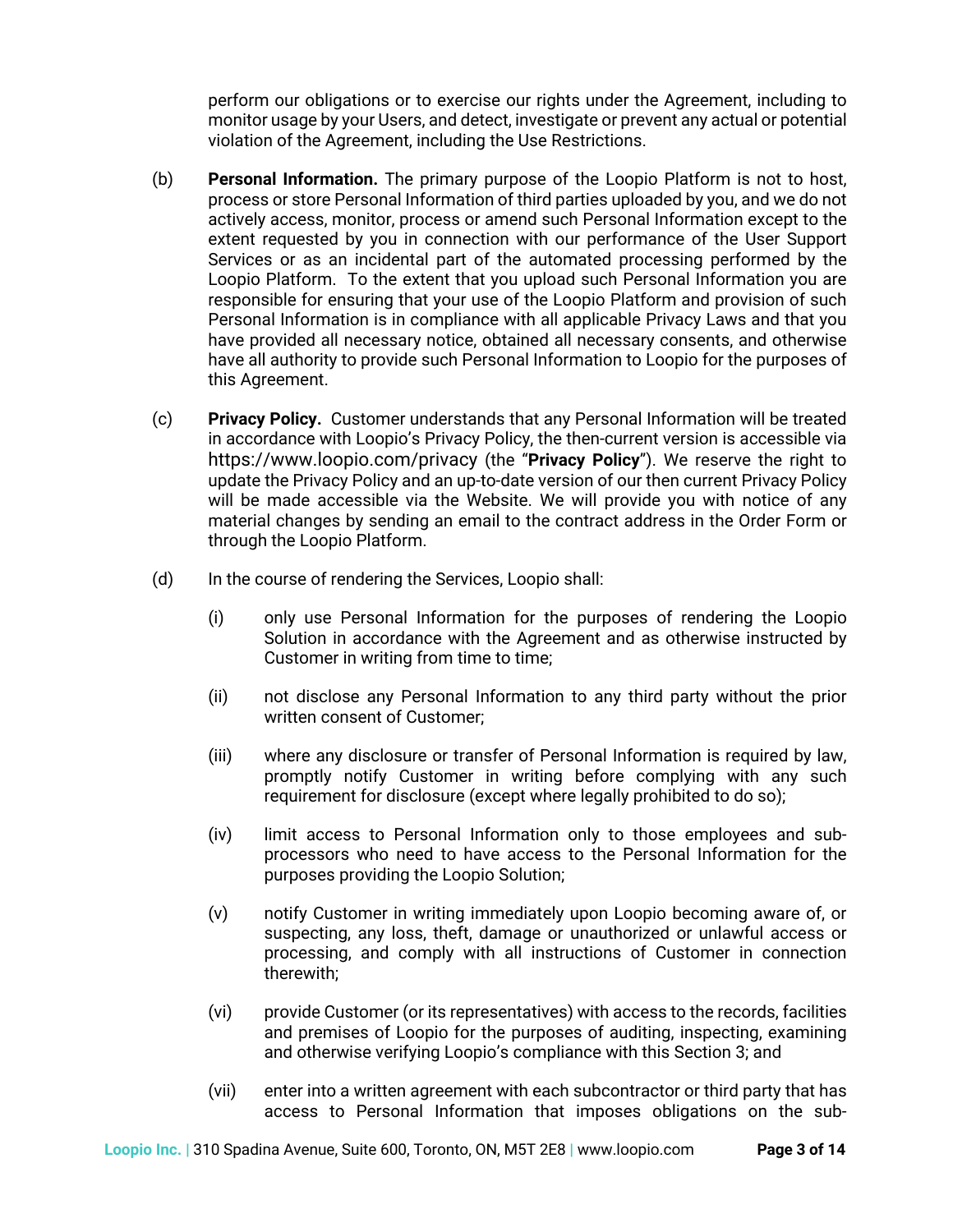contractor or third party that are substantially similar to those imposed on Loopio under this Section 3.

# 4. **SUPPORTED BROWSERS; USER SUPPORT; MAINTENANCE AND UPGRADES**

- (a) **Supported Browsers.** Although the Loopio Platform is designed to operate with most internet browsers including Google Chrome, Safari, Microsoft Edge and FireFox, our recommended internet browser is Google Chrome. Although the Loopio Platform may be accessible through Internet Explorer, we do not support Internet Explorer and will not be responsible for your use of the Loopio Platform through Internet Explorer. Accordingly, any support requests for Internet Explorer will result in our recommendation you migrate to a different browser supported by us.
- (b) **User Support Services.** We make available support via telephone and email at the phone number and email address located on our Help Center and Online Resources during our normal business hours on Monday through Friday from 9am ET to 9pm ET, except for telephone support during statutory holidays observed in Ontario.
- (c) **Maintenance and Upgrades.** You acknowledge and agree that the Loopio Platform is made available to you as a software-as-a-service. Accordingly, due to the nature of software-as-a-service, you are not subscribing to fixed set of specifications and functionality or the expectation of any future functionality. We may perform maintenance or provide upgrades to the Loopio Platform from time to time to provide enhanced features and improvements, bug fixes and error corrections. We will use commercially reasonable efforts to provide you with 48 hours' advance notice prior to our performance of any scheduled maintenance or upgrades, which may result in the unavailability of the Loopio Platform. The extent of the new features or functionality that may be made available to you will depend on your then current subscription plan.

# 5. **OWNERSHIP AND LICENCE TO CONTENT**

- (a) **Exclusive Ownership.** Except for the rights and licenses granted in the Agreement, you acknowledge and agree that we and our licensors own (and will own) any and all intellectual property rights in and to: (i) the Loopio Solution; (ii) the De-Identified Information; (iii) anything developed or delivered by or on behalf of Loopio under the Agreement; (iv) Feedback; and (v) any modifications, improvements, customizations, updates, enhancements, aggregations, compilations, translations, adaptations or derivative works in the foregoing subsections (i) through (iv) (together, the "**Loopio Property**"). All rights not expressly granted by us under the Agreement are reserved.
- (b) **Content.** As between you and Loopio, you own any and all intellectual property rights in and to the content you provide, create, store and process through the Loopio Platform (the "**Content**"). You hereby grant Loopio a worldwide, royalty-free, fully paidup, non-exclusive license during the Term to host, collect, use and store the Content: (i) for the purpose of making available the Loopio Solution to you and to provide related services to you; (ii) to exercise our rights and perform our obligations under the Agreement; and (iii) to generate anonymized and aggregated information to enable us to monitor the performance, use and stability of the Loopio Platform, and to improve the Loopio Solution (the "**De-Identified Information**").

# 6. **CONFIDENTIALITY**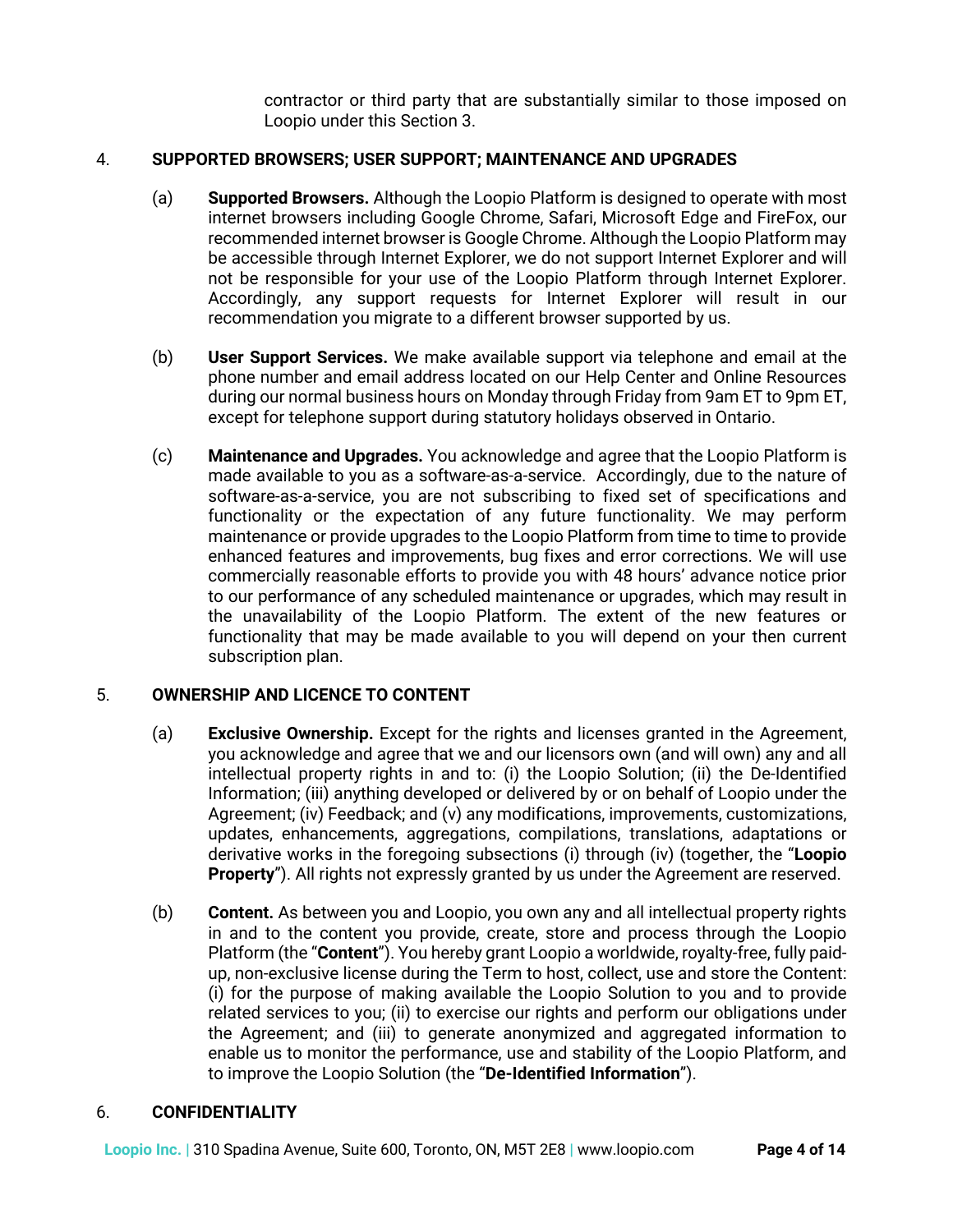- (a) **Confidentiality.** "**Confidential Information**" means information of a Party (the "**Disclosing Party**") that the other Party (the "**Receiving Party**") receives in connection with the provision or receipt of the Loopio Solution under the Agreement, which based on the circumstances under which it was disclosed, a reasonable person would believe to be confidential to the Disclosing Party, including, with respect to you, your Content and Personal Information, and with respect to Loopio, information concerning Loopio Property and the provisions of the Agreement. Notwithstanding the foregoing, Confidential Information (other than Personal Information) does not include information that is: (i) previously known to the Receiving Party prior to disclosure by the Disclosing Party, without any obligation of confidentiality; (ii) publicly known or becomes publicly known through no breach of the Agreement by the Receiving Party; (iii) rightfully received from a third party under no confidentiality obligation with respect to the Confidential Information; and (iv) independently developed by the Receiving Party without use of the Disclosing Party's Confidential Information.
- (b) **Obligation to Protect Confidential Information.** A Receiving Party will: (i) limit access and use of Disclosing Party's Confidential Information to those of the Receiving Party's employees and agents that require such access and use in connection with the Agreement; (ii) not disclose the Disclosing Party's Confidential Information to third parties, unless authorized pursuant to this Section 6; (iii) protect the Disclosing Party's Confidential Information as it protects its own Confidential Information, but in any event with not less than a reasonable degree of care; and (iv) not use the Disclosing Party's Confidential Information for any purpose except as required to exercise its rights or perform its obligations hereunder or as otherwise specifically permitted by the other Party.
- (c) **Loopio Permitted Disclosures.** We may disclose your Confidential Information:
	- (i) if and to the extent required by a Governmental or Regulatory Authority or otherwise as required by Applicable Law, provided that we must first give you notice of such compelled disclosure (except where prohibited by Applicable Law from doing so) and must use commercially reasonable efforts to provide you, unless prohibited by Applicable Law, with an opportunity to take such steps as you desire to challenge or contest such disclosure or seek a protective order. Thereafter, we may disclose the applicable Confidential Information, but only to the extent required by the applicable Governmental or Regulatory Authority or Applicable Law and subject to any protective order that applies to such disclosure; and
	- (ii) to: (A) our accountants, auditors, legal counsel and other professional advisors if and to the extent that such Persons need to know such Confidential Information in order to provide the applicable professional advisory services relating to our business; (B) Personnel if and to the extent that such Personnel need to know such Confidential Information for purposes relating to the provision of the Loopio Solution to you or the exercise of our rights under the Agreement; provided that such Person has entered into a written agreement with us that includes confidentiality obligations in respect of your Confidential Information that are no less stringent than those contained in the Agreement. We may also disclose your identity and the terms of the Agreement, but not your Content, to potential permitted assignees or successors if and to the extent that such Persons need to know such Confidential Information in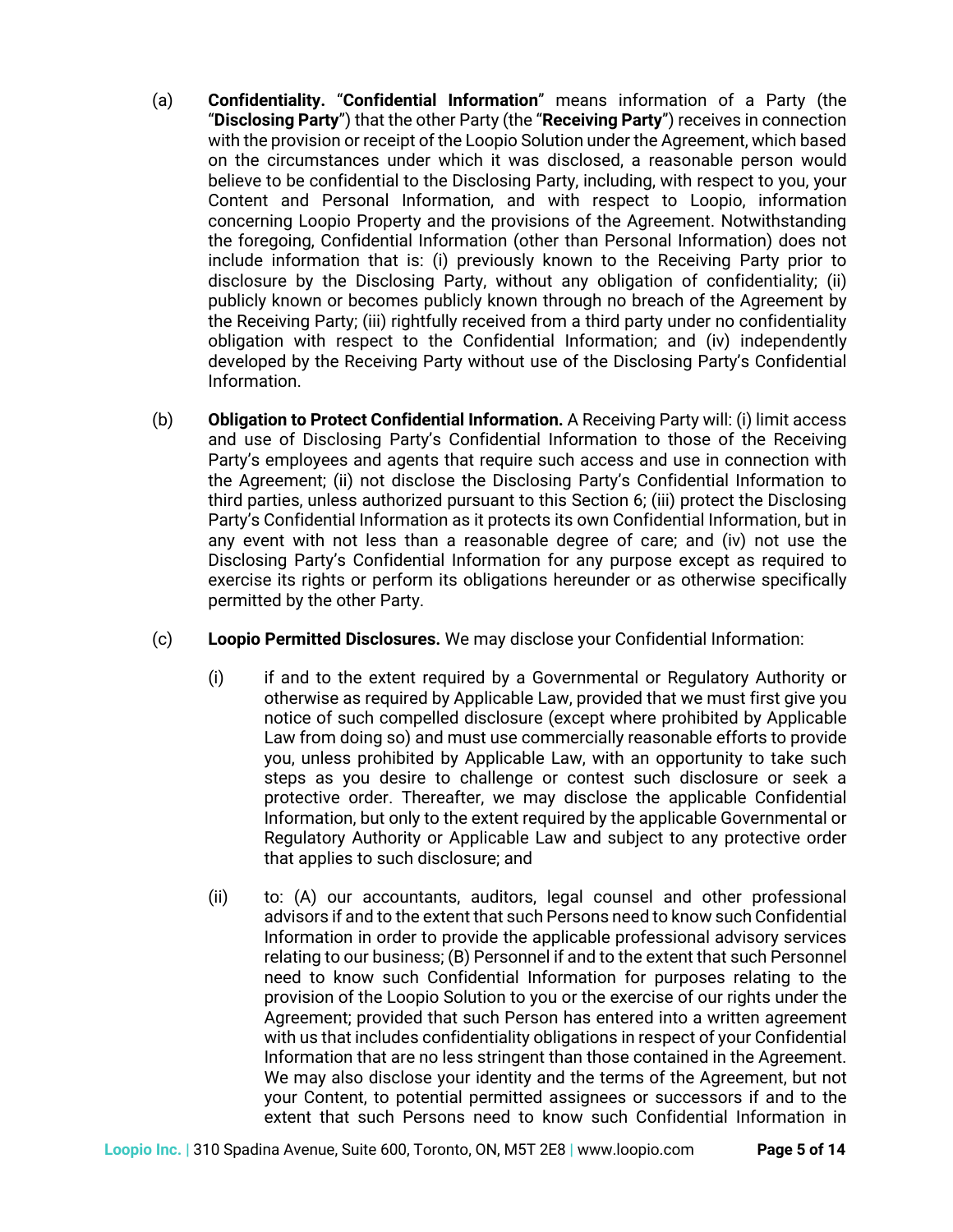connection with a potential sale, merger, amalgamation or other corporate transaction involving our business or assets.

(d) **Feedback.** If you provide suggestions, comments and feedback regarding the Loopio Solution ("Feedback") you covenant that any Feedback provided by Customer or its Users, including, in each case all intellectual property rights therein or relating thereto, are and shall remain the exclusive property of Loopio or its licensors. Customer hereby assigns to Loopio all of its right, title, and interest in and to any Feedback, including all intellectual property rights therein or relating thereto. The Parties acknowledge and agree that the Feedback shall not to contain any Content.

### 7. **NETWORK SECURITY AND DATA BREACH**

We will use commercially reasonable physical, organizational and technical measures to protect your Confidential Information against unlawful access, use or disclosure. Despite such efforts, you acknowledge that our collection, storage, use, and disclosure of Content and Personal Information as contemplated hereunder, will involve transmission over the Internet and over various networks, only part of which may be owned or operated by us. Customer acknowledges and understands that Content or Personal Information may be accessed by unauthorized persons when communicated across the Internet, network communications facilities or other electronic means. We are not responsible for any Content or Personal Information that is delayed, lost, destroyed, altered, intercepted or stored during the transmission of such data across network infrastructure not owned or operated by us, including the Internet, third party websites or your or Users' local networks. You agree that we are not in any way responsible for any interference with your or you Users' use of or access to the Loopio Solution via such means or security breaches arising from or attributable to such network infrastructure and, to the fullest extent permitted by Applicable Law, you waive any and all claims against us in connection therewith.

### 8. **FEES AND PAYMENT TERMS**

Unless otherwise set out in the Order Form:

(a) **Fees, Payment & Charges.** You will pay the applicable fees set out in the Order Form, our invoices to you or as otherwise agreed pursuant to the Agreement (the "**Fees**"). We reserve the right to change the Fees for any Renewal Term by providing you with not less than 30 days' notice prior to the commencement of each Renewal Term, provided that we will not increase the Fees by more than 7% of the previous term's Fees for the same services outlined in the Order Form. All Fees are non-refundable, except where you terminate the Agreement for our uncured material breach pursuant to Section 9(b), in which case we will provide you with a refund for any prepaid Fees on a pro-rata basis calculated from the effective date of termination. In the event that Customer requires a Purchase Order number issued prior to payment of any Loopio invoices issued pursuant to the applicable Order Form, then such Purchase Order number must be provided to Loopio prior to the activation of the Loopio Solution. Customer's execution and return of the applicable Order Form to Loopio without designating a Purchase Order number is deemed an acknowledgment that no purchase order is required for payment of invoices hereunder. Terms, provisions or conditions on any Purchase Order, if any, together with any acknowledgments or other business processes, forms or writing that Customer may use or require in connection with the provision of the Loopio Solution from Loopio are of no force and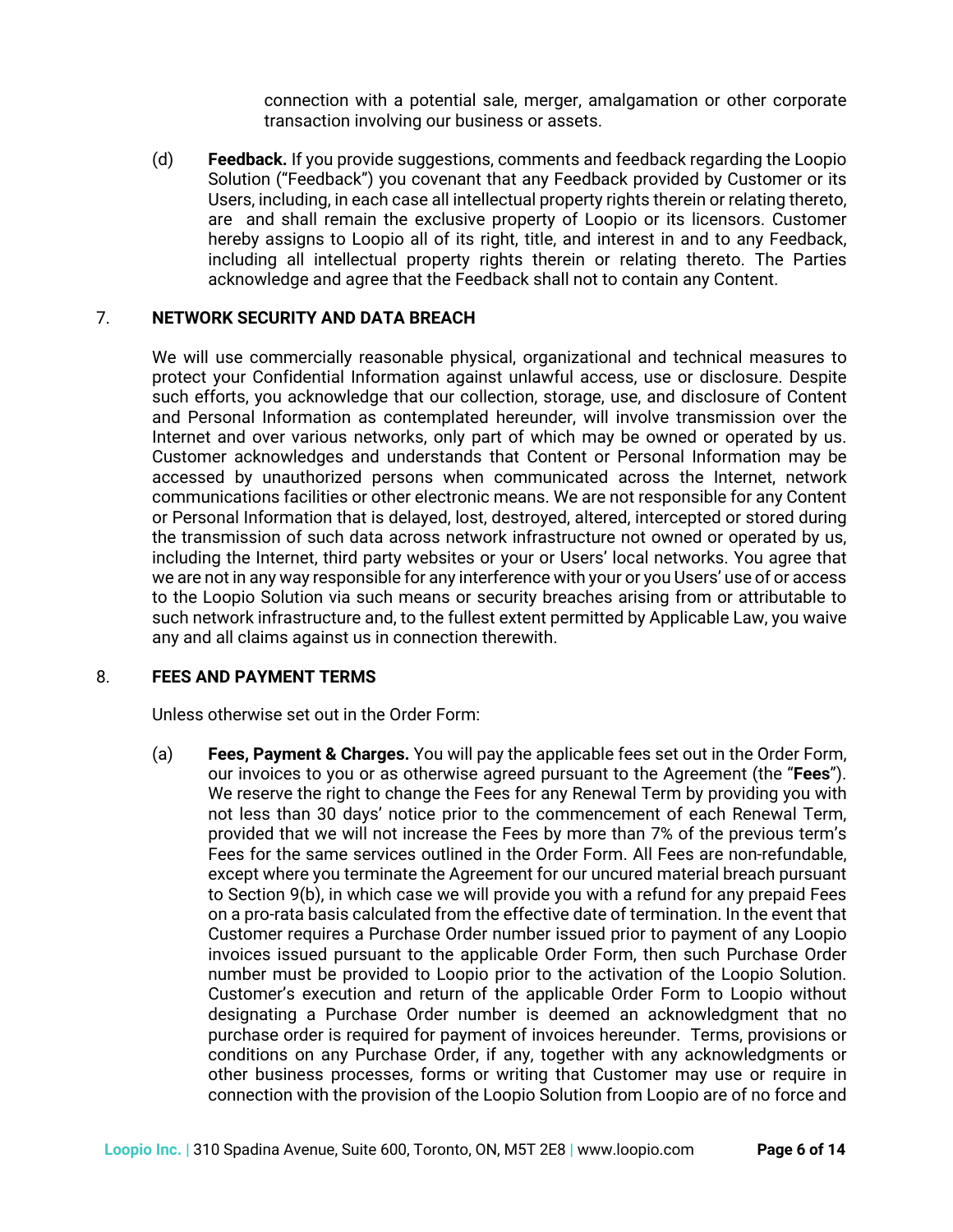effect and will have no effect on the rights, duties and obligations of the Parties hereunder, regardless of any failure of Loopio to object to such matters.

- (b) **Invoicing.** We will send you an invoice for any Fees that become due and payable. You will pay all invoiced amounts in accordance with the terms set out in the Order Form and as referenced in each invoice.
- (c) **Set-off; Suspension Rights and Additional Costs for Late Payment.** You may not withhold or setoff any amounts due under the Agreement. We reserve the right to suspend your access to the Loopio Solution, after providing written notice of overdue payment, until all due amounts are paid in full. To offset our additional processing costs arising from late payment, we may invoice you for reasonable administrative charges as set from time to time for administrative or account activities, including collection efforts due to non-payment, bounced checks or rejected payments.
- (d) **Credit Card Payments.** If we permit you to pay the Fees through your credit cards, your use of the Loopio Solution will be subject to the Credit Card Addendum.
- (e) **Taxes.** The Fees and any other amounts quoted in the Agreement do not include tax. You are responsible for paying all governmental sales, use, value-added, commodity, harmonized and other taxes imposed on your access to and use of the Loopio Solution, and all applicable duties, tariffs, assessments, export and import fees or similar charges (including interest and penalties imposed thereon) on the transactions contemplated in connection with the Agreement, other than taxes based on our net income or profits. To the extent we are required to collect such taxes, the applicable tax will be added to your invoice.

# 9. **TERM AND TERMINATION**

- (a) **Term.** The Agreement will commence on the Effective Date and will continue throughout the Initial Term, and thereafter, will automatically renew for successive one year periods, except as otherwise agreed in the Order Form (each, a "**Renewal Term**", and together with the Initial Term, the "**Term**"), unless and until: (i) the Agreement is terminated or expires pursuant to this Section 9; or (ii) either Party notifies the other Party of its intention not to renew the Agreement, which notice must be provided no less than 30 days prior to the date of expiry of the Initial Term or any then-current Renewal Term.
- (b) **Termination for Cause.** Either Party may terminate the Agreement for cause if the other Party commits a material breach of a material provision of the Agreement, and fails, within 30 days after receipt of notice of such breach, to cure such breach, except that a Party may terminate the Agreement for cause with immediate effect if such breach is not capable of remedy or if you breach any Use Restriction.
- (c) **Termination for Convenience by You.** If you wish to terminate the Agreement, you can do so at any time by e-mailing us at support@loopio.com. If you terminate for convenience, all outstanding Fees for the unexpired portions of the then-current Initial Term or Renewal Term will become immediately due and payable, irrespective of the payment frequency or other payment terms set out in the Order Form. If you have prepaid the Fees for a portion of the Term, such pre-paid Fees will not be repayable by us.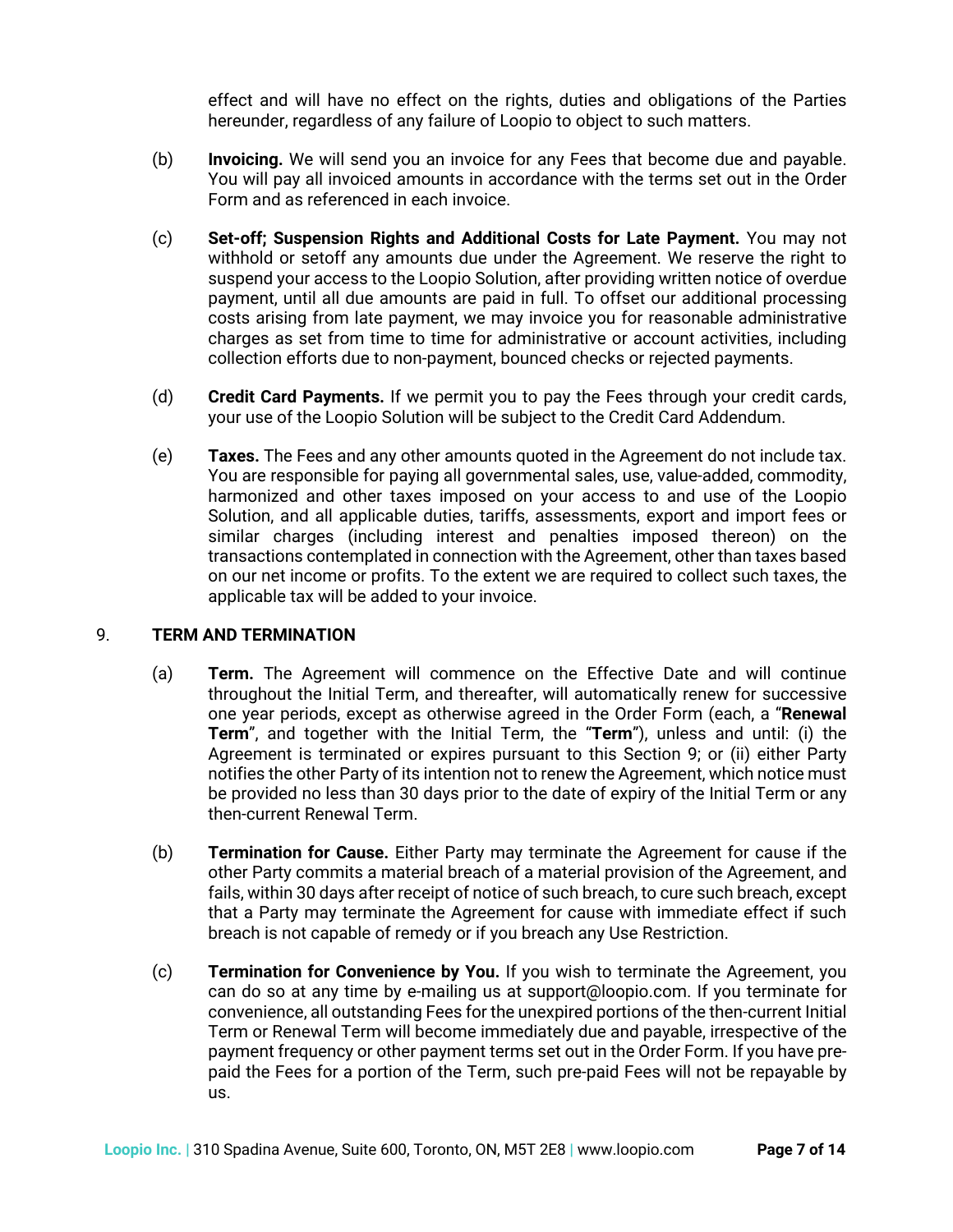- (d) **Other Termination by Us.** We may immediately terminate the Agreement (in whole or in part) on written notice to you if the provision of the Loopio Solution becomes, in our opinion, prohibited under Applicable Law or to comply with an order of a Governmental or Regulatory Authority requiring us to cease making available the Loopio Solution to you, in which case your sole and exclusive remedy will be to receive a refund of any pre-paid Fees attributable to the period after the effective date of termination.
- (e) **Effect of Termination.** Upon expiration or termination of the Agreement your access to and rights to use the Loopio Solution will immediately terminate. Upon payment of all applicable Fees under the Agreement and provided that you notify us within 30 days of the effective date of termination or expiry of the Agreement, you may request and receive a copy of your Content and Personal Information from the Loopio Platform (subject to a legal requirement to maintain such information), and we will use commercially reasonable efforts to fulfill such request within 30 days of your request in either Microsoft Word or Excel file formats. If you do not notify us within 30 days of the effective date of termination or expiry of the Agreement your Content will be deleted.
- (f) **Survival.** The following Sections, together with any other provision of the Agreement which expressly or by its nature survives termination or expiration, or which contemplates performance or observance subsequent to termination or expiration of the Agreement, will survive expiration or termination of the Agreement for any reason: Section 0 (Definitions), Section 5 (Ownership), Section 6 (Confidentiality), Section 7 (Internet Security and Data Breach), Section 8 (Fees and Payment Terms), Section 10 (Indemnification), Section 11 (Warranties; Disclaimers; Limitation of Liabilities), this Section 9(f) (Survival), and Section 12 (General Terms).

# 10. **INDEMNIFICATION**

- (a) **Your Indemnity to Us.** You will defend and hold harmless us and our affiliates, employees, officers, directors, agents, successors and assigns, at your own expense, against any and all third party liability (including damages, recoveries, deficiencies, interest, penalties and legal fees), directly or indirectly arising from or in connection with: (i) your Content; (ii) your violation of any third party rights (including third party intellectual property rights or privacy rights); and (iii) your use of the Loopio Solution contrary to the Agreement.
- (b) **Our Indemnity to You.** We will defend and hold harmless you and your employees, officers, directors, agents, successors and assigns, at our own expense, against any and all third party liability (including damages, recoveries, deficiencies, interest, penalties and legal fees), directly or indirectly arising from or in connection with any third party claims that your use of the Loopio Platform as permitted hereunder infringes or misappropriates the intellectual property rights of a third party under the laws of the United States, Canada or England and Wales ("Infringement Claim") In the event of an Infringement Claim, or if Loopio reasonably believes the Loopio Platform may infringe or misappropriate, Loopio may in its discretion and at no cost to Customer (i) modify the Loopio Platform so that they no longer infringe or misappropriate, (ii) obtain a license for Customer's continued use of the Loopio Platform in accordance with this Agreement, or (iii) terminate the applicable Order Form for the Loopio Solution upon written notice and refund to Customer any prepaid Fees covering the remainder of the term of such Order Forms after the effective date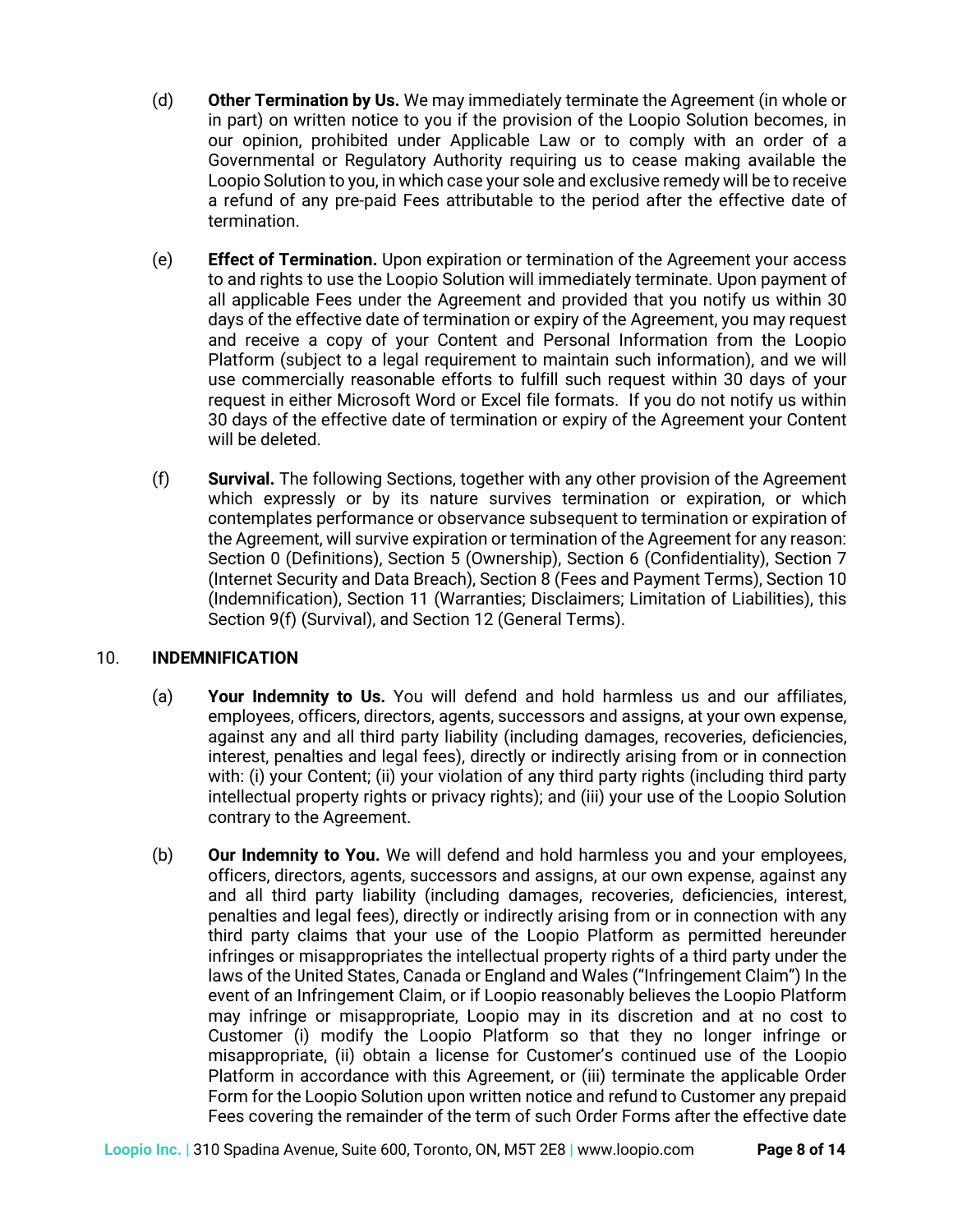of termination. This section 10(b) states Loopio's sole liability to, and Customer's exclusive remedy, in respect of any Infringement Claim.

(c) **Indemnification Procedures.** The indemnifying Party under Section 10(a) or 10(b), as applicable, will pay all damages finally awarded by a court of competent jurisdiction to the third party claimant or any settlement amounts agreed by the indemnifying Party along with all fees, costs and expenses (including reasonable attorneys' fees) incurred. The indemnifying Party's obligations under this Section 10 are subject to the condition that the indemnified Party will: (i) notify the indemnifying Party promptly of any claims within 10 days of being served with a claim; and (ii) permit the indemnifying Party to control the defense and settlement of such claims (provided that the indemnifying Party will not settle or compromise any claim that requires the indemnified Party to make any admission of liability or take any actions, without the indemnified Party's consent). Without limiting the foregoing, the indemnified Party will assist and cooperate with the indemnifying Party, as requested by the indemnifying Party at the indemnifying Party's expense, in defending or settling the applicable claim.

# 11. **WARRANTIES; DISCLAIMERS; LIMITATION OF LIABILITY.**

- (a) **Your Warranties.** You covenant, represent and warrant to us that: (i) the Content you provide to us or through the Loopio Platform will only contain Personal Information in respect of which you have provided all notices and disclosures, obtained all applicable third party consents and permissions and otherwise have all authority, in each case as required by Applicable Law, to enable us to provide the Loopio Solution to you and your users; (ii) the Content will not infringe, violate or misappropriate the rights of any third parties, including the intellectual property rights and moral rights of such third parties; and (iii) you will, at all times, comply with Applicable Law in connection with your use of the Loopio Solution.
- (b) **Our Warranties.** We hereby covenant and warrant to you that: (i) we have the right to make available to you the Loopio Platform and Help Center and Online Resources under the terms of the Agreement; and (ii) the User Support Services will be performed in a professional and workmanlike manner. You acknowledge and agree that your right to terminate the Agreement pursuant to Section 9(b) will be the sole and exclusive remedy for any breach of the foregoing covenants and warranties.
- (c) **DISCLAIMER.** EXCEPT AS EXPRESSLY SET OUT IN THE AGREEMENT, THE LOOPIO SOLUTION IS PROVIDED "AS IS" AND "AS AVAILABLE" AND WE DO NOT MAKE ANY EXPRESS, IMPLIED, COLLATERAL OR STATUTORY WARRANTIES, CLAIMS OR REPRESENTATIONS WITH RESPECT TO THE LOOPIO SOLUTION, INCLUDING ANY WARRANTIES OR CONDITIONS OF QUALITY, RELIABILITY, COMPATIBILITY, PERFORMANCE, INTEGRITY OF DATA, SECURITY, MERCHANTABILITY OR FITNESS FOR USE FOR A PARTICULAR PURPOSE OR ANY WARRANTIES OR CONDITIONS ARISING OUT OF COURSE OF DEALING. LOOPIO FURTHER DOES NOT REPRESENT OR WARRANT THAT THE LOOPIO SOLUTION WILL ALWAYS BE AVAILABLE, ACCESSIBLE, UNINTERRUPTED, TIMELY, SECURE, ACCURATE, COMPLETE AND ERROR-FREE OR WILL OPERATE WITHOUT DATA LOSS (INCLUDING PACKET LOSS).
- (d) **Limitation of Liability – Type.** To the maximum extent permitted by Applicable Law, neither Party nor any of its affiliates, licensors or subcontractors will have any liability to the other or any other Person or entity under the Agreement for: (i) any indirect,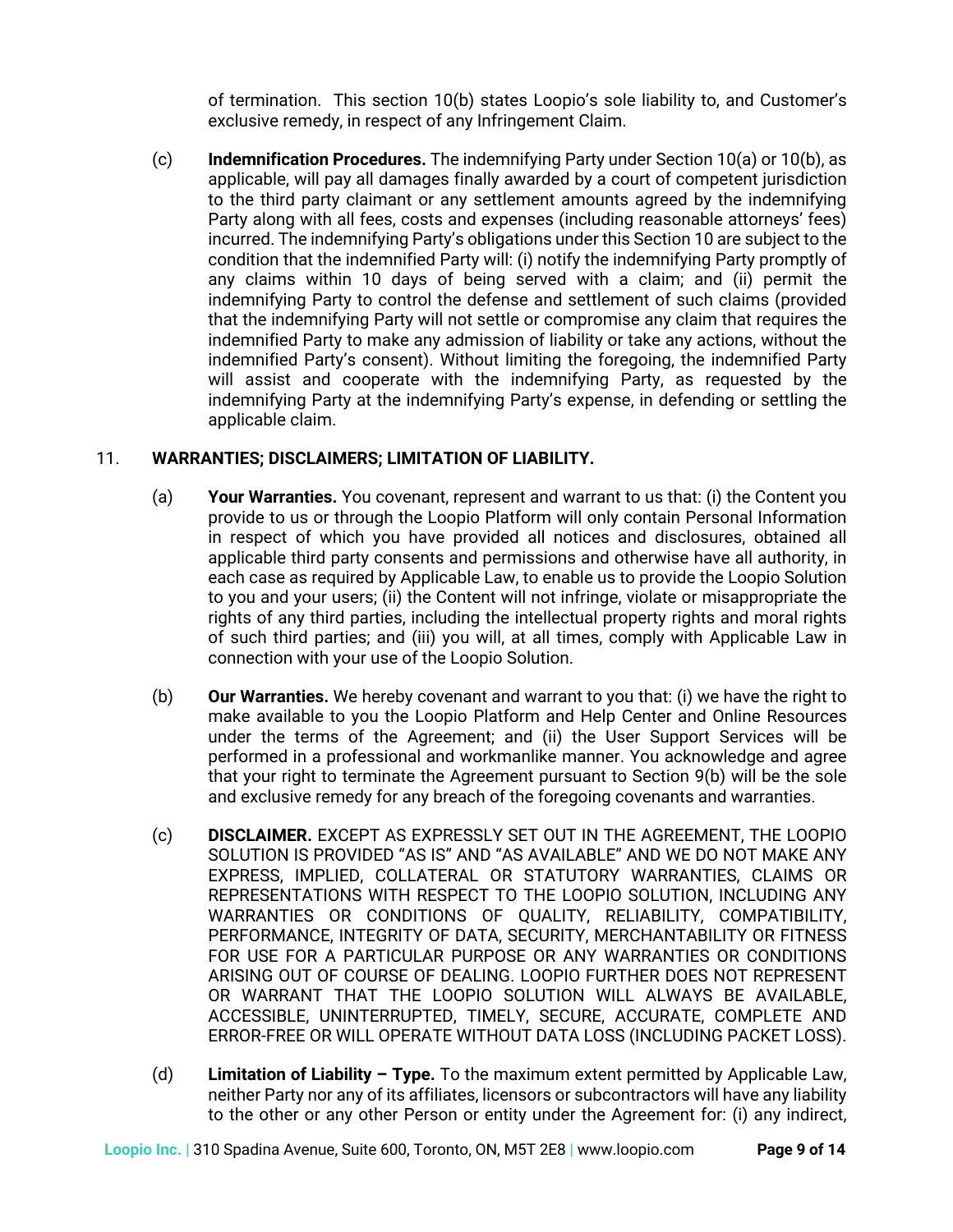reliance, incidental, special, punitive, exemplary or consequential damages; (ii) loss of revenue or profit, loss of or damage to data, business interruption, replacement or recovery costs (whether direct or indirect losses); or (iii) any third party breach pursuant to Section 7, or any other unauthorized access to the Loopio Solution and Content (except to the extent that such unauthorized access is directly attributable to our gross negligence or willful misconduct) (whether direct or indirect losses); in each case, whether arising from contract, equity, tort (including negligence or strict liability) or any other theory of liability, even if a Party has been advised of the possibility of such damages, or they are foreseeable.

- (e) **Limitation of Liability - Amount.** To the maximum extent permitted by Applicable Law, in no event will either Party's (including its licensors and subcontractors) total aggregate liability to the other Party arising out of or related to the Agreement, whether in contract, tort or under any other theory of liability, exceed the total amount paid by you hereunder in the 12 months preceding the incident giving rise to the claim.
- (f) **Fair Allocation of Risk.** The disclaimer of representations, warranties and conditions and limitation of liability constitute an essential part of the Agreement and reflect a fair allocation of risk between us. You acknowledge and agree that but for the disclaimer of representations, warranties and conditions and limitation of liability, neither Loopio nor any of its licensors would enter into (including granting the rights granted in) the Agreement.

### 12. **GENERAL TERMS**

- (a) **Notices.** Notices sent to either Party will be effective when received by the other Party. Notices must be in writing and sent to the other Party's address or email set forth in the Order Form. You will notify us of any changes if your contact for notices changes.
- (b) **Construction.** Except as otherwise provided in the Agreement, each of our rights and remedies under the Agreement are cumulative. The terms "include" and "including" mean, respectively, "include without limitation" and "including without limitation." The headings of sections of the Agreement are for reference purposes only and have no substantive effect. The terms "consent" or "discretion", when used in respect to Loopio in the Agreement, means our right to withhold such consent or exercise such discretion, as applicable, arbitrarily and without any implied obligation to act reasonably or explain our decision.
- (c) **Subcontractors.** We may use subcontractors and sub-processors to assist us with the provision of the Loopio Solution to you, including the hosting and back-up of your Content and Personal Information, as detailed in our Privacy Policy.
- (d) **Independent Contractors.** The Agreement does not create a partnership, agency, franchise, joint venture or employment relationship between the Parties. Our relationship to you is that of an independent contractor and neither of us will have, or will represent to any third party that it has, any authority to act on behalf of the other Party.
- (e) **Logos.** You hereby grant us to the non-exclusive right and licence to use your name, logo, trademark and tradenames (the "**Client Brand**") for sales and marketing purposes to reference you as our customer, including on our Website. For the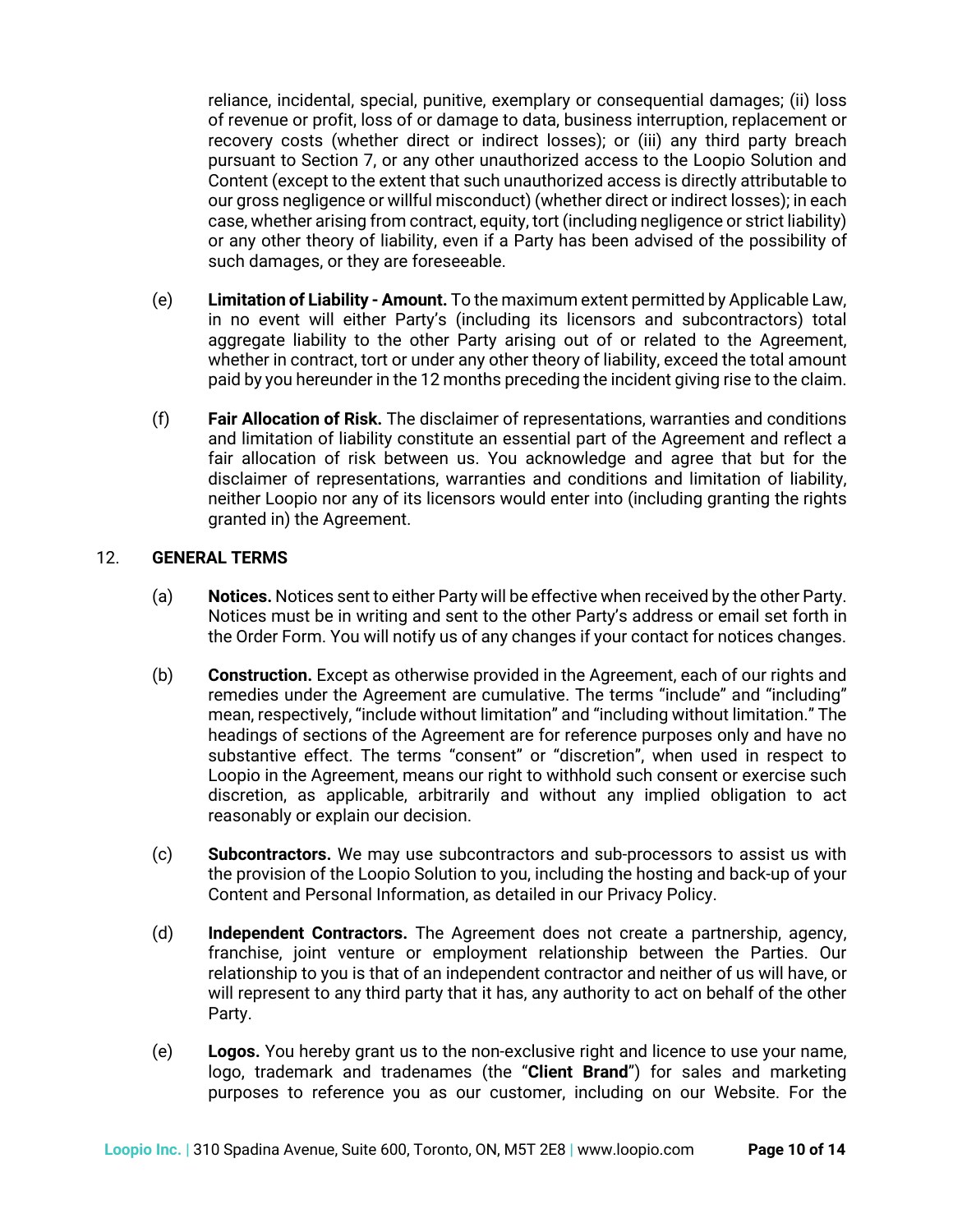avoidance of doubt, we will not use your Client Brand for any other purposes without your prior consent.

- (f) **Force Majeure.** Neither you (except for payment due under the Agreement) nor us will be liable for delays caused by any event or circumstance beyond our reasonable control, including acts of God, acts of government, flood, fire, earthquakes, civil unrest, acts of terror, strikes or other labor problems or Internet service provider failures or delays.
- (g) **Severability.** If any term or provision hereof be deemed unlawful, invalid, void or unenforceable by a court of competent jurisdiction, either in its entirety or in a particular application, the remainder of the Agreement will nonetheless remain in full force and effect and the invalid, void or unenforceable portion will be severed from the Agreement.
- (h) **Export Control.** Use of the Loopio Platform may be subject to the export and import laws of Canada, the United States and other countries. You agree to comply with all applicable export and import laws and regulations that may apply to the Loopio Platform.
- (i) **Applicable Law and Venue.** The Agreement and any action related thereto will be governed by and construed in accordance with the laws of the Province of Ontario and the federal laws of Canada applicable therein, without giving effect to any conflict of laws principles. Any legal proceedings arising out of or relating to the Agreement will be subject to the jurisdiction of the courts sitting in Toronto, Ontario, Canada, and the Parties irrevocably attorn to the exclusive personal jurisdiction and venue of the courts sitting therein. The U.N. Convention on Contracts for the International Sale of Goods will not apply to the Agreement. Each Party hereby waives any right to jury trial in connection with any action or litigation in any way arising out of or related to the Agreement.
- (j) **Entire Agreement.** The Agreement constitutes the entire agreement governing your use of the Loopio Solution between us and supersedes all prior or contemporaneous agreements, representations or other communications, whether written or oral, including any non-disclosure and pilot agreements. The Agreement will not be modified except by written agreement of the Parties or by us to the extent set out in the Agreement.
- (k) **Waiver.** Our failure to exercise or enforce any right or provision under the Agreement will not constitute a waiver of such right or provision.
- (l) **Assignment.** You may not assign any part of the Agreement or any rights or licenses granted hereunder, whether voluntarily, by operation of law, or otherwise without our prior written consent. We may, without your consent, assign any part of the Agreement our rights hereunder. Any assignment in violation of this Section will be void. The Agreement will enure to the benefit of, and be binding upon, each of us and each of our permitted successors and assigns.
- (m) **Order of Precedence.** To the extent of any conflict or inconsistency between these Terms and Conditions and the terms and conditions in the Order Form, the terms and conditions in the Order Form will prevail to the extent of such conflict or inconsistency.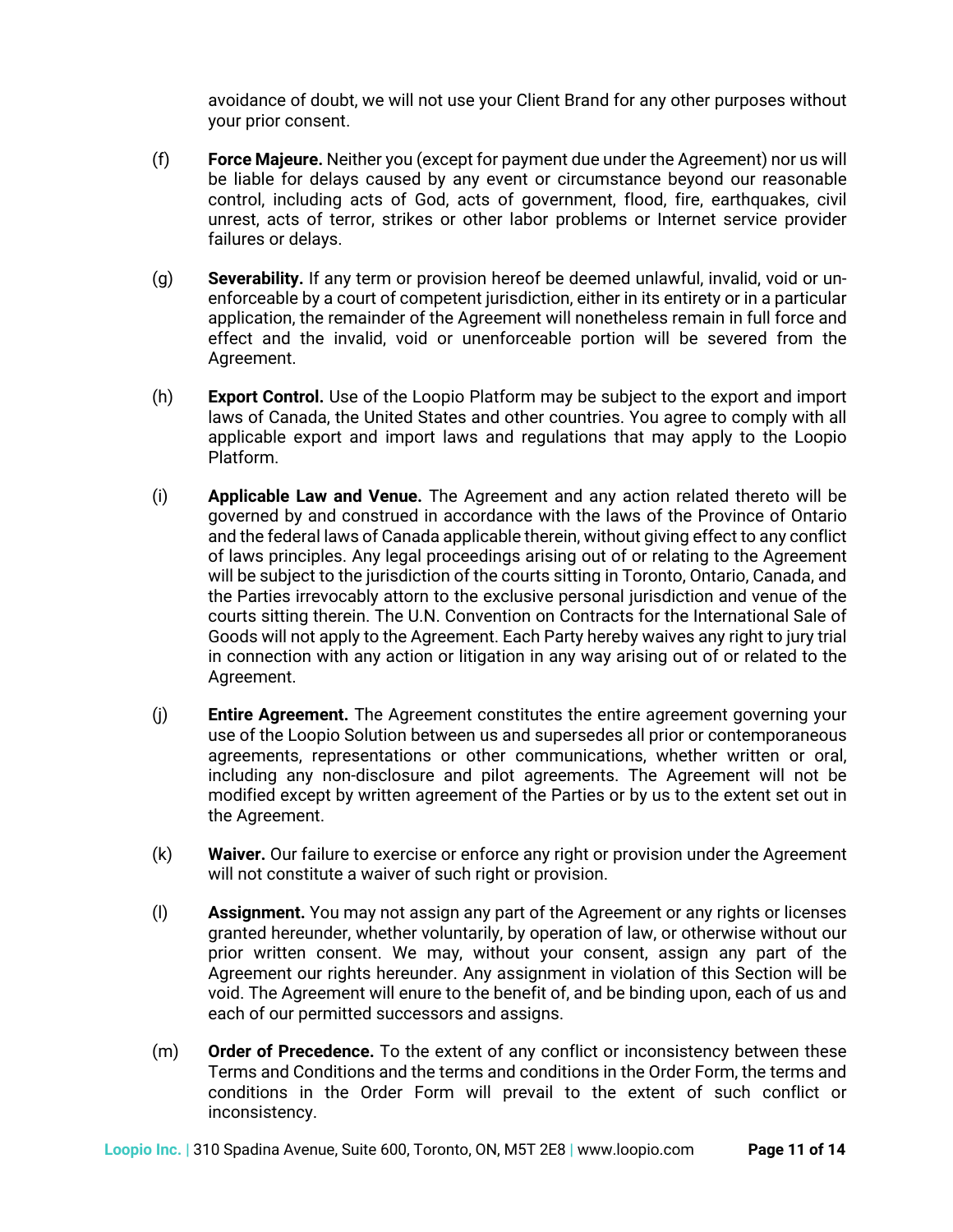- (n) **Electronic Execution.** The Agreement may be executed in one or more counterparts (including electronically), each of which will be deemed an original and all of which will be taken together and deemed to be one instrument.
- (o) **English Language.** It is the express wish of the Parties that the Agreement and all related documents be drawn up in English. C'est la volonté expresse des Parties que la présente convention ainsi que les documents qui s'y rattachent soient rédigés en anglais.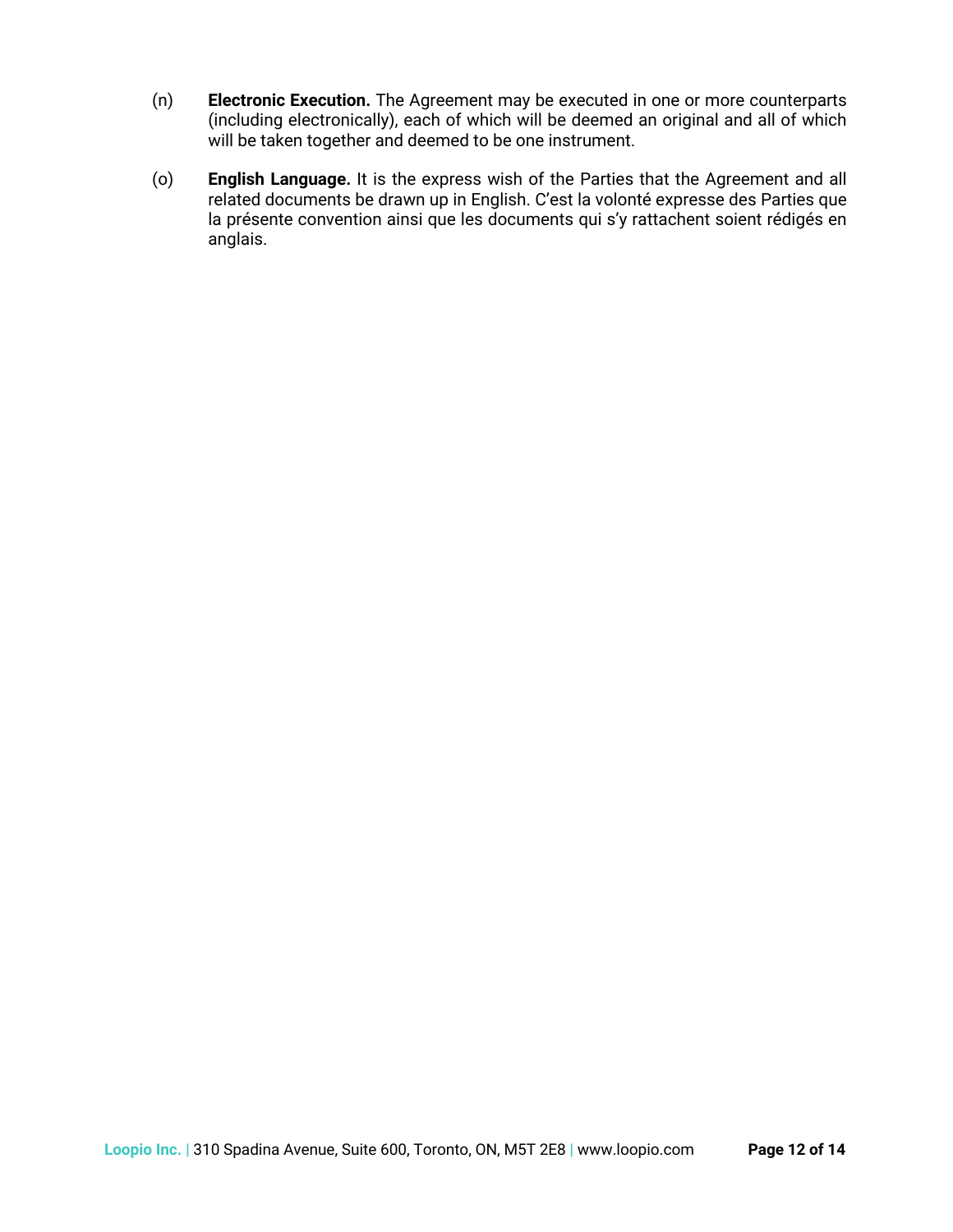#### **APPENDIX 1**

#### **DEFINITIONS**

### 1. **Defined Terms**

- (a) "**Agreement**" has the meaning set out in the Order Form.
- (b) "**Applicable Law**" means all applicable provisions of all statutes, laws, rules, regulations, administrative codes, ordinances, decrees, orders, decisions, injunctions, awards judgments or other requirements of any Governmental or Regulatory Authority, including Privacy Laws.
- (c) "**Client Brand**" has the meaning set out in Subsection 12(e).
- (d) "**Confidential Information**" has the meaning set out in Section 6(a).
- (e) "**Content**" has the meaning set out in Section 5(b).
- (f) "**Credit Card Addendum**" means the terms applicable to payment by credit card on our Website accessible via https://www.loopio.com/credit-card
- (g) "**Customer**" or "**you**" or "**your**" each has the meaning set out in the Order Form.
- (h) "**De-Identified Information**" has the meaning set out in Section 5(b).
- (i) "**Disclosing Party**" has the meaning set out in Section 6(a).
- (j) "**Effective Date**" has the meaning set out in the Order Form.
- (k) "**Feedback**" has the meaning set out in Subsection 6(d).
- (l) "**Fees**" has the meaning set out in Subsection 8(a).
- (m) "**Governmental or Regulatory Authority**" means any national, provincial, state, county, municipal, quasi-governmental or self-regulatory department, authority, organization, agency, commission, board, tribunal, dispute settlement panel or body, bureau, official, minister, Crown corporation, or court or other law, rule, or regulation-making entity having jurisdiction over us, you, or any other Person, property, activity, event or other matter in connection with or related to the Agreement, including subdivisions of, political subdivisions of and other entities created by, such entities.
- (n) "**Help Center and Online Resources**" means any User guides, FAQs, documentation or online resources made available by us to you in respect of use of the Loopio Platform or otherwise provided by us to you, including through the Website.
- (o) "**Initial Term**" has the meaning set out in the Order Form.
- (p) "**Loopio**" or "**our**" or "**us**" or "**we**" have the meaning set out in the Order Form.
- (q) "**Loopio Platform**" means our request for proposals and security questionnaire response software-as-a-service platform.